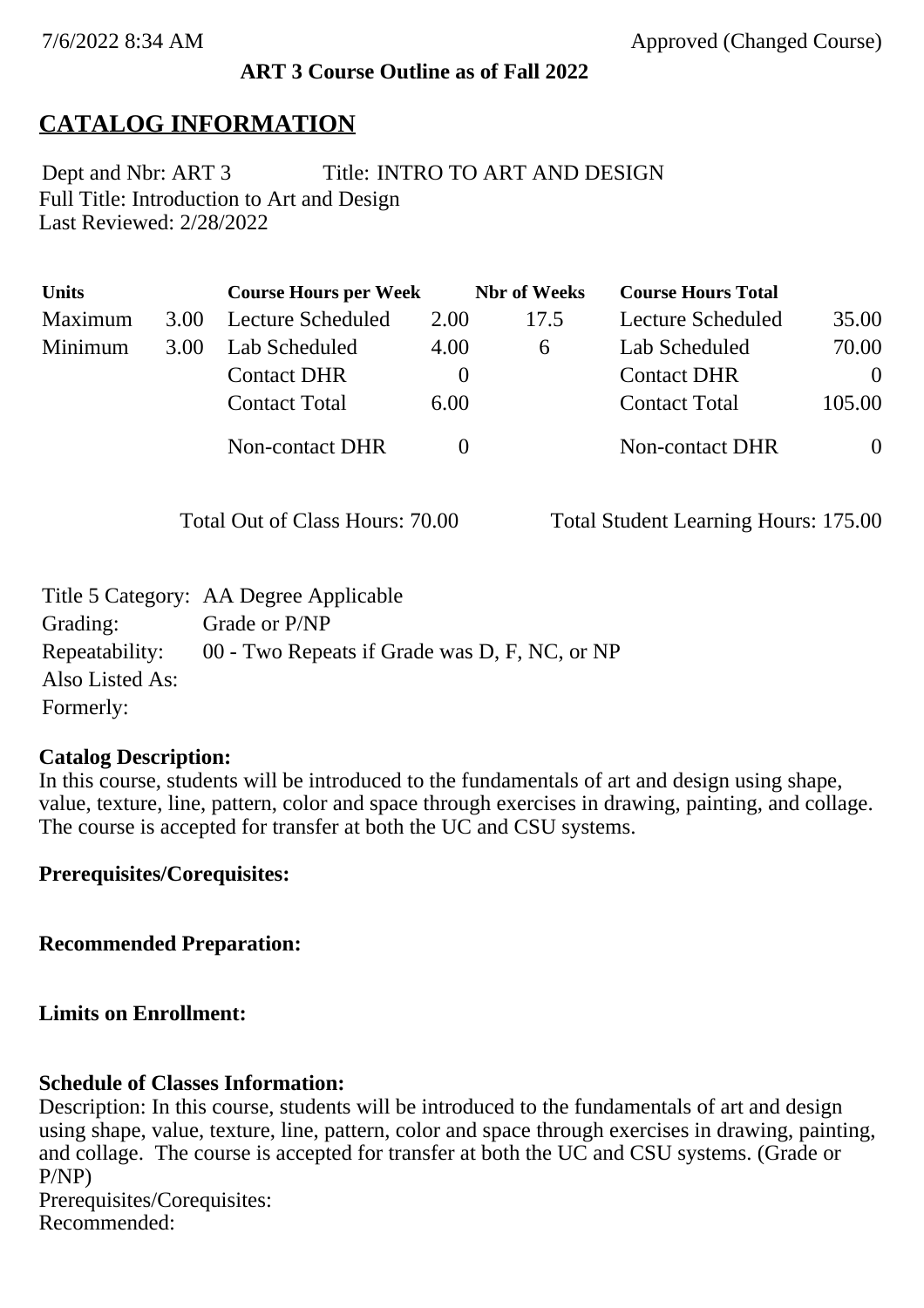# **ARTICULATION, MAJOR, and CERTIFICATION INFORMATION:**

| <b>AS Degree:</b>                 | Area<br>E                              | <b>Humanities</b> |           | Effective:<br><b>Fall 1981</b> | Inactive: |
|-----------------------------------|----------------------------------------|-------------------|-----------|--------------------------------|-----------|
| <b>CSU GE:</b>                    | <b>Transfer Area</b><br>C <sub>1</sub> | Arts              |           | Effective:<br>Fall 1990        | Inactive: |
| IGETC:                            | <b>Transfer Area</b><br>3A             | Arts              |           | Effective:<br>Fall 1981        | Inactive: |
| <b>CSU Transfer: Transferable</b> |                                        | Effective:        | Fall 1981 | Inactive:                      |           |
| <b>UC Transfer:</b> Transferable  |                                        | Effective:        | Fall 1981 | Inactive:                      |           |
| CID:<br>CID Descriptor: ARTS 100  |                                        | 2-D Foundations   |           |                                |           |

| <b>SRJC</b> Equivalent Course(s): | ART3 |  |
|-----------------------------------|------|--|
|                                   |      |  |

## **Certificate/Major Applicable:**

[Both Certificate and Major Applicable](SR_ClassCheck.aspx?CourseKey=ART3)

# **COURSE CONTENT**

## **Student Learning Outcomes:**

Upon completion of the course, students will be able to:

1. Demonstrate the ability to look at a work of design or art and evaluate how the visual elements communicate to the viewer using art and design terrms.

2. Practice various techniques, such as drawing, collage and painting.

3. Create a portfolio that synthesizes design elements such as line, value, texture, positive and negative shape, and color principles.

## **Objectives:**

In order to achieve these learning outcomes, during the course students will:

1. Develop perception and awareness of visual elements such as line, shape, value, texture, color, volume and space.

2. Define basic color terms such as hue, complement, analogous, saturation, grey scale and color wheel.

3. Develop perception and visual awareness of visual composition and ways of organizing the visual elements such as positive/negative shape, harmony/tension, unity/variety, organic/geometric.

4. Employ hand skills necessary for the basic mastery of the control of various artists' media including: charcoal, paper, acrylic paint and tools such as palette knives, brushes and Exacto knives.

5. Develop and exercise ability to perform basic measuring, scaling and positioning necessary to organize the two-dimensional picture plane.

6. Exercise ability to make critical aesthetic judgments through class critiques.

7. Combine risk-taking and experimentation with disciplined work habits as part of the creative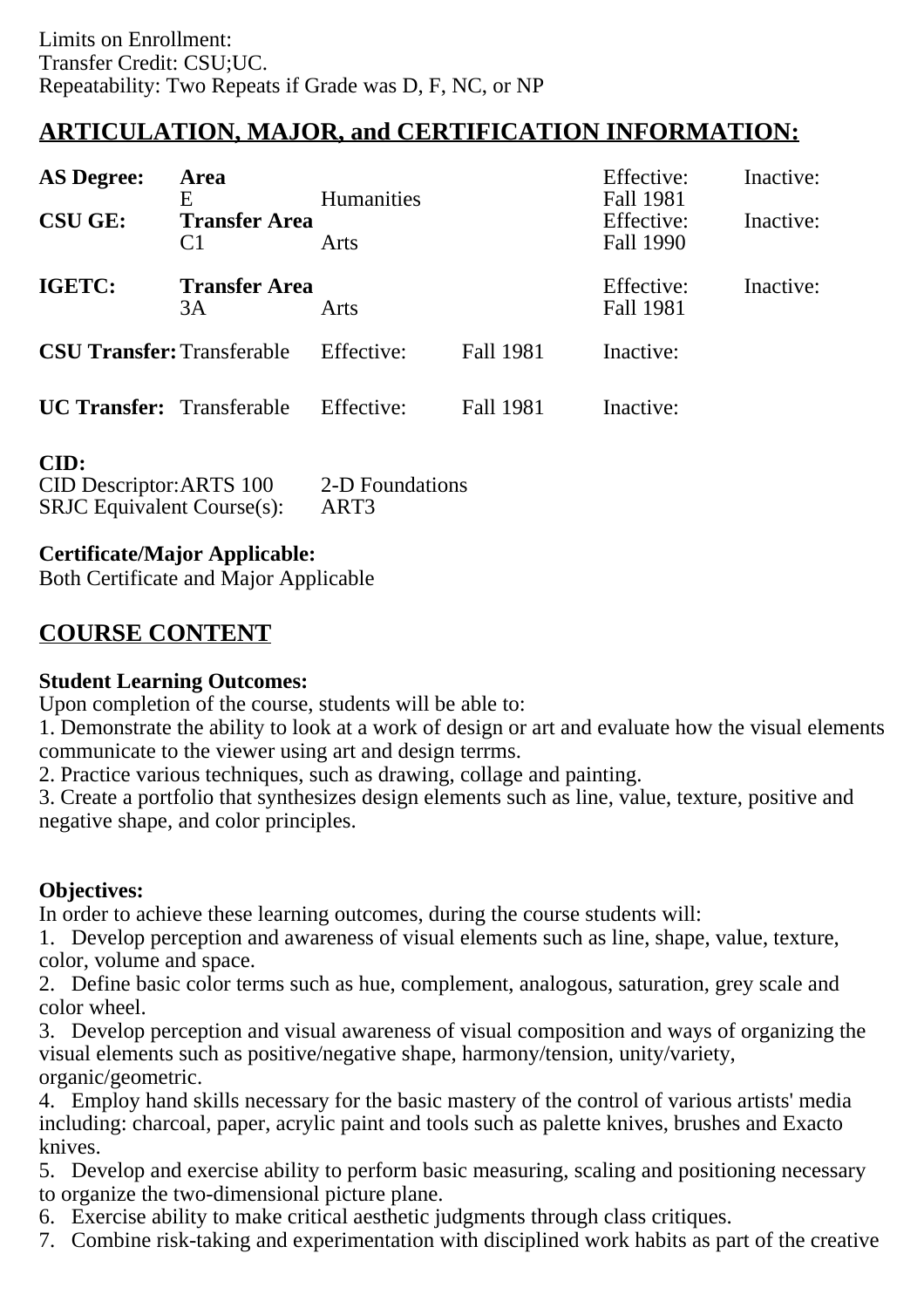process.

8. Examine and analyze examples of fine art and applied design, historical and contemporary, within a global context.

9. Define health and safety issues that could arise from the use of artists' materials.

10. Describe the values, themes, methods and history of the discipline and identify realistic career objectives related to a course of study in the major.

## **Topics and Scope:**

The primary intent of Art 3 is development of visual literacy to create compositions using a range of specific media in a studio setting.

1. Materials

- A. Drawing mediums and implements such as charcoal, pencil, conte and pen and ink.
- B. Grounds such as newsprint, Bristol board
- C. Brushers: water based medium
- 2. Techniques
	- A. Charcoal
	- B. Pencil contour
	- C. Paper cutouts
	- D. Automatism and subtraction
	- E. Collage
	- F. Paint application
	- G. Mixed media
- 3. Composition
	- A. Analyzing the picture plane

 B. Spatial illusion in composition: perspective and non-perspective techniques for creating or deconstructing depth

- C. Symmetry/Asymmetry
- D. Positive/negative figure tension
- E. Value as an organizing principle
- F. Cropping
- G. Rhythm/pattern
- H. Scaling techniques
- 4. Color
	- A. Value/grey scale
	- B. Organization of hues/color wheel
	- C. Complementary admixing/color relationships
	- D. Analogous colors
	- E. Saturation/tint, tone, shade
	- F. Split-complements
- 5. Creative Process
	- A. Viewfinders/thumbnails
	- B. Sketching
	- C. Observation of other artists' techniques and process by copying
	- D. Cropping
- 6. Critique
	- A. Analysis of formal elements in art and design
	- B. Vocabulary for constructive exchange of formal and expressive criticism of visual work.
	- C. Context: historical and contemporary movements and career opportunities in art and design
- 7. Health and Safety
	- A. Safe studio maintenance and clean-up procedures
	- B. Safety in the home studio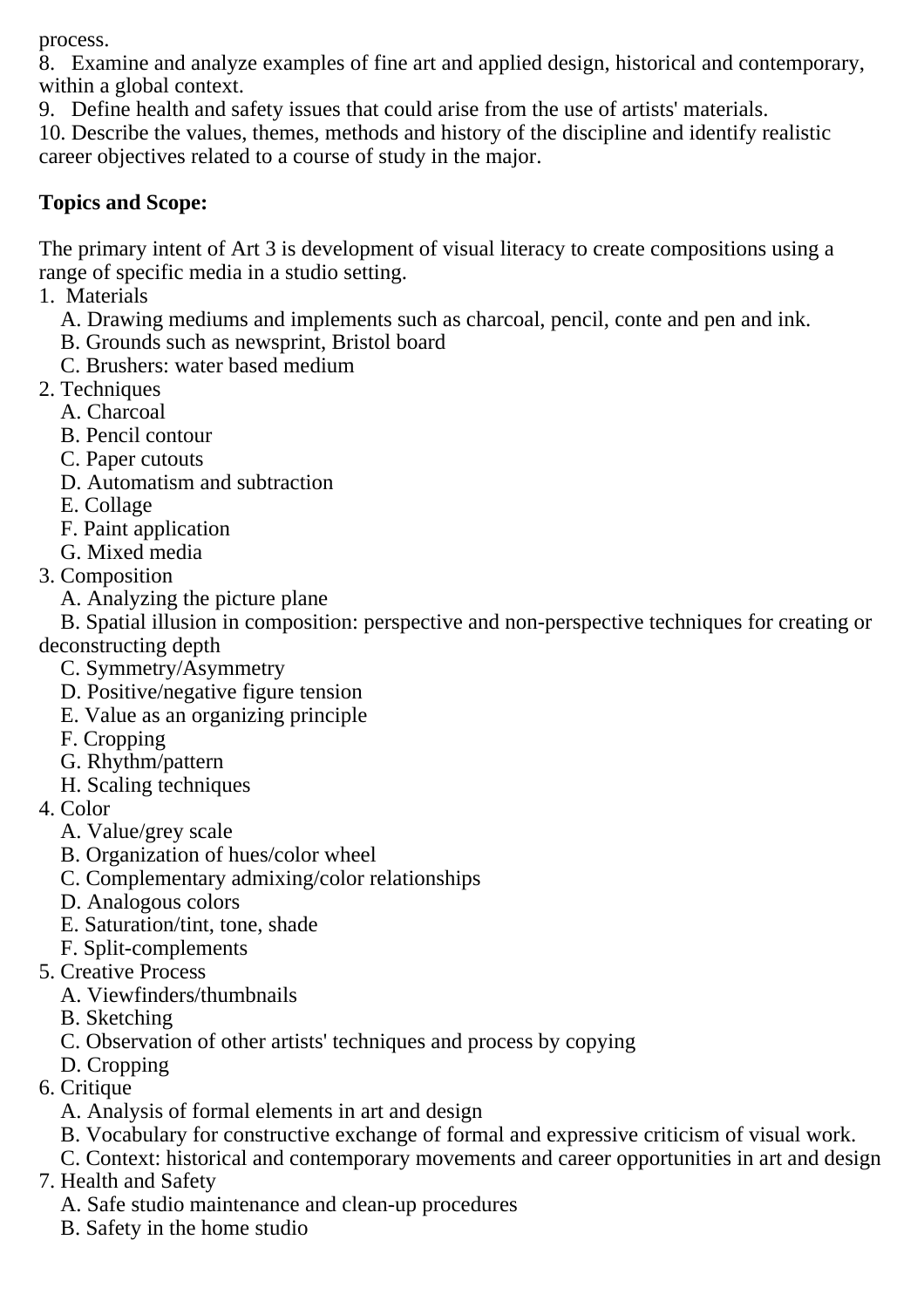### **Assignment:**

Assignments may include any or all of the following:

1. Charcoal geometric composition using vertical/horizontal lines in composition that uses process of erasing and correcting lines

2. Curved linear composition using cut lines and black paper

3. Abstract shape composition using cutouts and cutaways in positive/negative space relationship

4. Colored abstract paper collage translated into black, grey and white values

5. Japanese- based screen composition with emphasis on asymmetry and positive and negative shapes based on thumbnail sketches and cropping

6. Cubist composition in complementary color based deconstruction of perspective using thumbnail sketches

7. Self-portrait based on charcoal sketches using abstraction of shape, analogous colors, and split complements with painting techniques

8. Critiquing the aesthetic and conceptual success of one's own and other students' work

9. Independent study will be required of all students. A series of assignments/critiques in the Art Gallery or on the Art Gallery website will be completed in order to enhance existing course content. A minimum of 4.25 hours of gallery study will be required per semester.

## **Methods of Evaluation/Basis of Grade:**

**Writing:** Assessment tools that demonstrate writing skills and/or require students to select, organize and explain ideas in writing.

None, This is a degree applicable course but assessment tools based on writing are not included because problem solving assessments and skill demonstrations are more appropriate for this course.

**Problem Solving:** Assessment tools, other than exams, that demonstrate competence in computational or noncomputational problem solving skills.

Writing  $0 - 0\%$ 

40 - 60%

Homework problems Problem solving Problem solving Problem solving Problem solving Problem solving Problem solving

**Skill Demonstrations:** All skill-based and physical demonstrations used for assessment purposes including skill performance exams.

Class performances, Portfolio Skill Demonstrations

**Exams:** All forms of formal testing, other than skill performance exams.

**Other:** Includes any assessment tools that do not logically fit into the above categories.



None  $\sum_{0}^{1}$  Exams  $0 - 0\%$